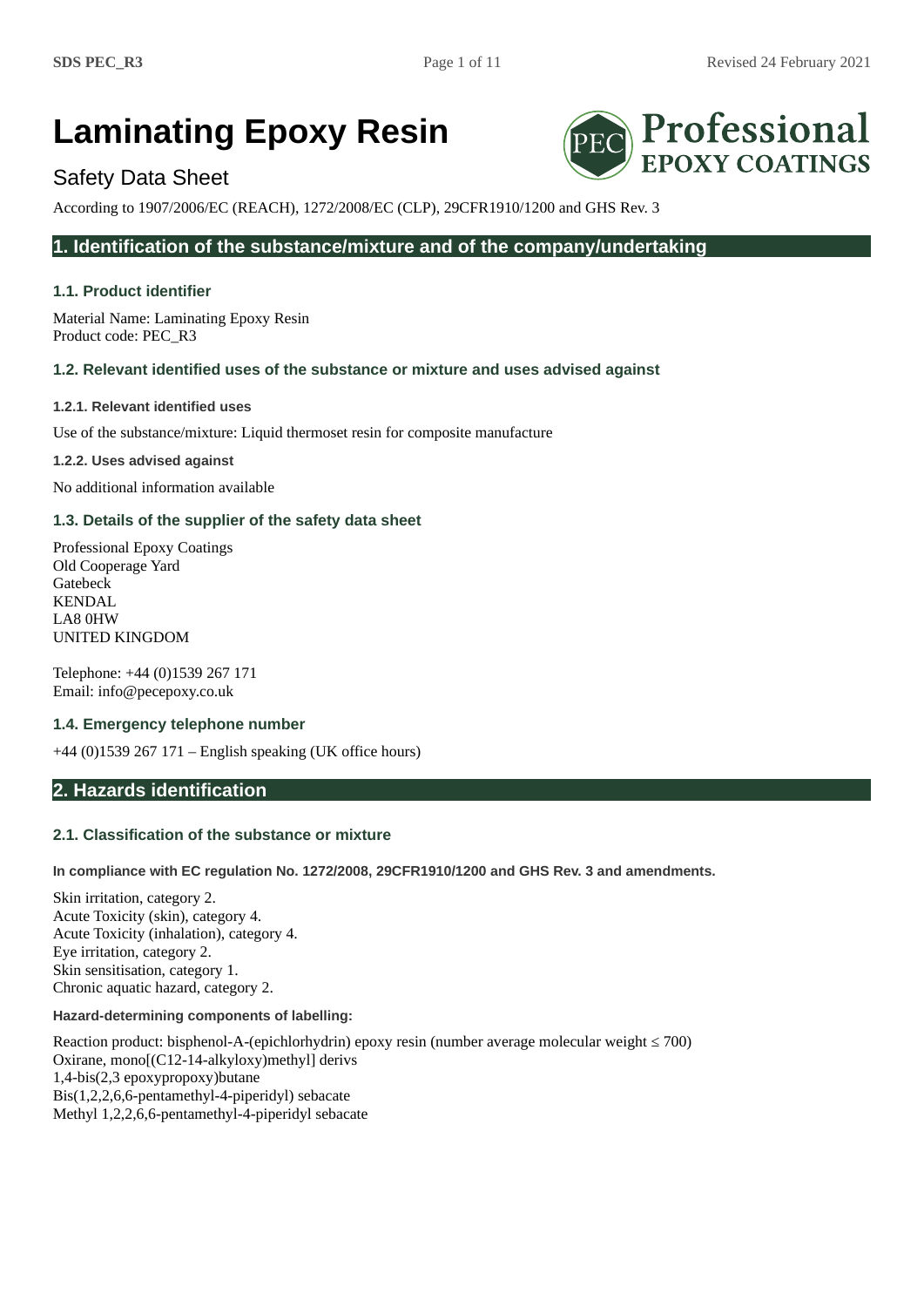# **2.2. Label elements**

**Hazard pictograms:**



Signal word: Warning

**Hazard statements:**

H312+H332 Harmful in contact with skin or if inhaled. H315 Causes skin irritation. H319 Causes serious eye irritation. H317 May cause an allergic skin reaction. H411 Toxic to aquatic life with long lasting effects.

**Precautionary statements:**

P264 Wash skin thoroughly after handling.

P273 Avoid release to the environment.

P280 Wear protective gloves/clothing and eye/face protection.

P304+P340 IF INHALED: Remove victim to fresh air and keep at rest in a position comfortable for breathing.

P305+P351+P338 IF IN EYES: Rinse cautiously with water for several minutes. Remove contact lenses, if present and easy to do. Continue rinsing.

## **2.3. Other hazards**

None known

## **Information concerning particular hazards for humans and environment:**

The product has to be labelled due to the calculation procedure of the "General Classification guideline for preparations of the EU" in the latest valid version.

## **Classification system:**

The classification is according to EC regulation No. 1272/2008, 29CFR1910/1200 and GHS Rev. 3 and amendments, and extended by company and literature data. The classification is in accordance with the latest editions of international substances lists, and is supplemented by information from technical literature and by information provided by the company.

# **3. Composition/information on ingredients**

## **3.1. Substance**

Not applicable

## **3.2. Mixture**

| <b>Identification</b>  | <b>Name</b>                                                                                                     | <b>Classification according to</b><br><b>Regulation (EC) No. 1278/2008 (CLP)</b>                                         | Weight %  |
|------------------------|-----------------------------------------------------------------------------------------------------------------|--------------------------------------------------------------------------------------------------------------------------|-----------|
| CAS number: 25068-38-6 | Reaction product: bisphenol-A-<br>(epichlorhydrin) epoxy resin (number<br>average molecular weight $\leq 700$ ) | Skin Sens. 1; H317<br>Skin Irrit. 2; H315<br>Eye Irrit. 2; H319<br>Aquatic Chronic 2; H411                               | 80-90     |
| CAS number: 68609-97-2 | Oxirane, mono[(C12-14-<br>alkyloxy) methyl] derivs                                                              | Skin Sens. 1; H317<br>Skin Irrit. 2; H315                                                                                | $7 - 10$  |
| CAS number: 2425-79-8  | 1,4-bis(2,3 epoxypropoxy)butane                                                                                 | Skin Sens. 1; H317<br>Skin Irrit. 2; H315<br>Eye Irrit. 2; H319<br>Dermal Acute Tox. 4; H312<br>Inhal Acute Tox. 4; H332 | $7 - 10$  |
| CAS number: 41556-26-7 | Bis(1,2,2,6,6-pentamethyl-4-piperidyl)<br>sebacate                                                              | Aquatic Acute 1; H400<br>Aquatic Chronic 1; H410                                                                         | $0.5 - 1$ |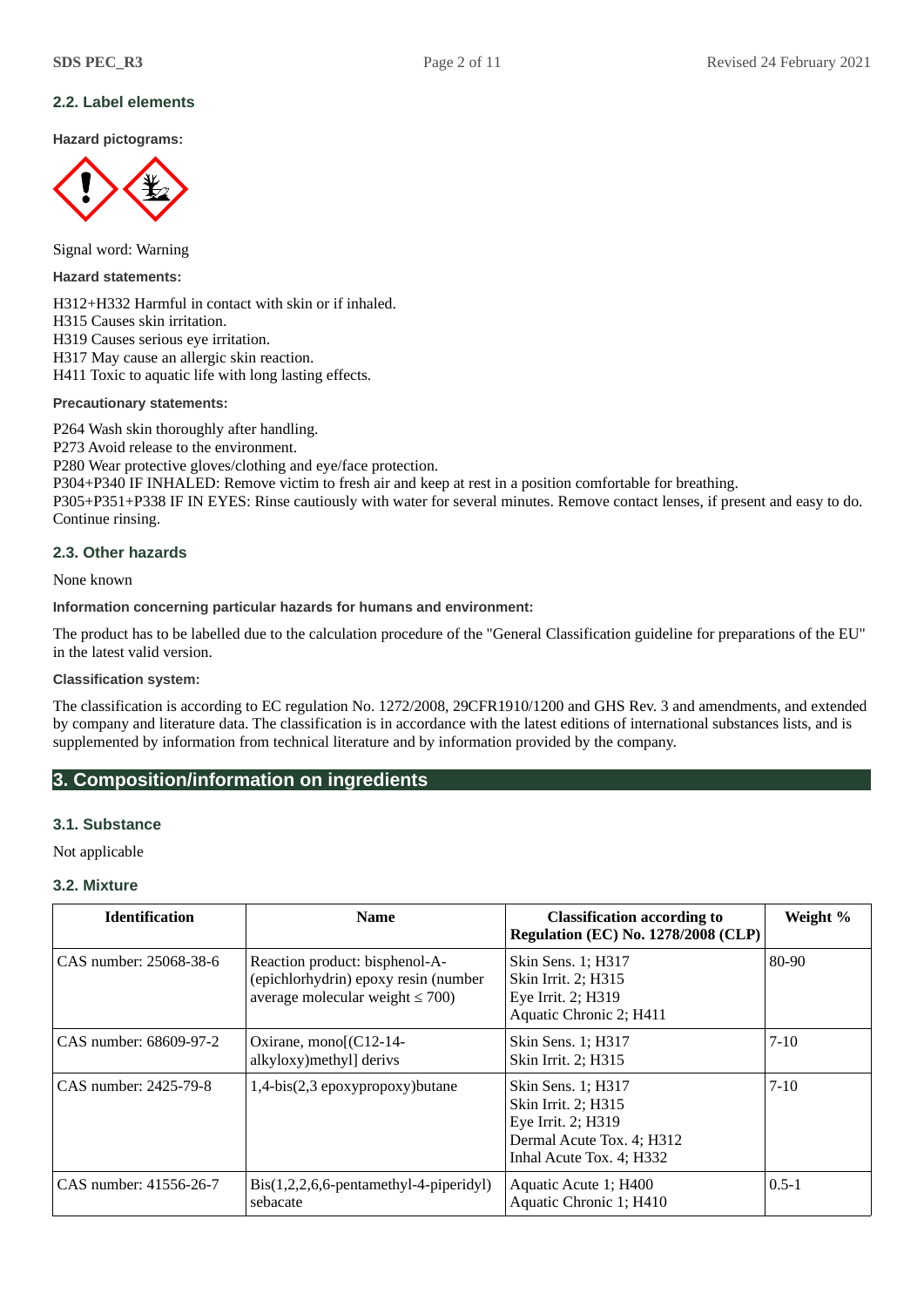|                        |                                                       | Skin Sens. 1; H317                                                       |           |
|------------------------|-------------------------------------------------------|--------------------------------------------------------------------------|-----------|
| CAS number: 82919-37-7 | Methyl 1,2,2,6,6-pentamethyl-4-<br>piperidyl sebacate | Aquatic Acute 1; H400<br>Aquatic Chronic 1; H410<br>  Skin Sens. 1; H317 | $0.5 - 1$ |

Additional information: None

Full Text of H and EUH statements: See section 16

# **4. First aid measures**

## **4.1. Description of first aid measures**

General information: None.

## **After inhalation:**

Loosen clothing as necessary and position individual in a comfortable position. Maintain an unobstructed airway. Get medical advice/attention if you feel unwell.

## **After skin contact:**

Wash affected area with soap and water. Seek medical attention if symptoms develop or persist.

## **After eye contact:**

Rinse/flush exposed eye(s) gently using water for 15-20 minutes. Remove contact lens(es) if able to do so during rinsing. Seek medical attention if irritation persists or if concerned.

## **After swallowing:**

Rinse mouth and then drink plenty of water. Do not induce vomiting. Get medical advice/attention if you feel unwell.

## **4.2. Most important symptoms and effects, both acute and delayed**

#### None

# **4.3. Indication of any immediate medical attention and special treatment needed**

No additional information.

# **5. Firefighting measures**

## **5.1. Extinguishing media**

Suitable extinguishing media: Spray water, Carbon Dioxide  $(CO<sub>2</sub>)$ . Unsuitable extinguishing media: Not determined or not applicable.

## **5.2. Special hazards arising from the substance or mixture**

Thermal decomposition can lead to release of irritating gases and vapours.

# **5.3. Advice for firefighters**

Use suitable breathing apparatus. Move undamaged containers away from immediate hazard area if it can be done safely. Collect contaminated fire extinguishing water separately – this must not be discharged into drains.

# **6. Accidental release measures**

# **6.1. Personal precautions, protective equipment and emergency procedures**

Ensure adequate ventilation. Ensure air handling systems are operational.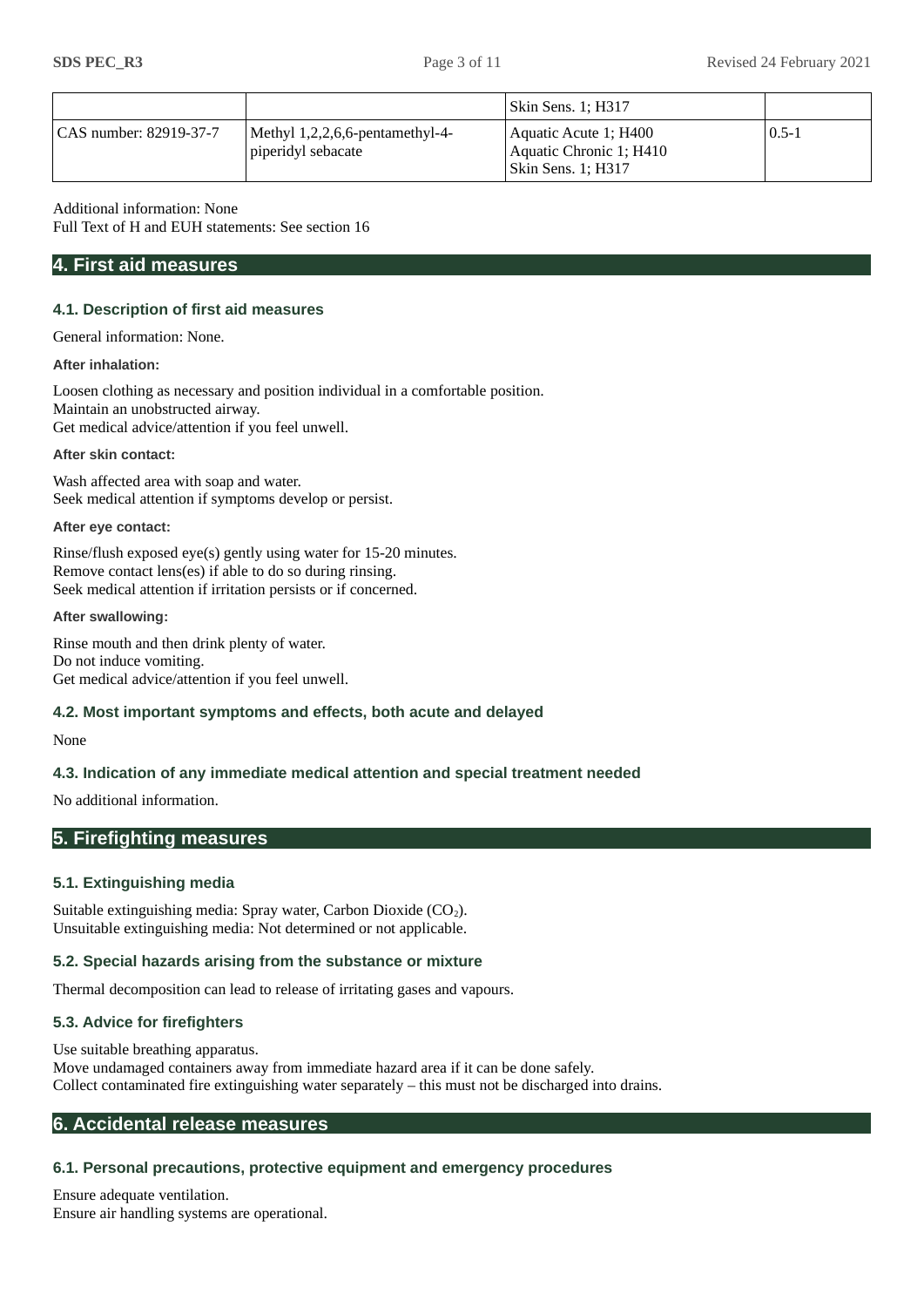Wear breathing apparatus if exposed to vapours/dusts/aerosols. Wear protective eye wear, gloves and clothing.

## **6.2. Environmental precautions**

Should not be released into the environment. Prevent from reaching drains, sewer or waterway.

## **6.3. Methods and material for containment and cleaning up**

Absorb with non-combustible liquid-binding material (sand, diatomaceous earth (clay), acid binders, universal binders). Dispose of contents / container in accordance with local regulations.

## **6.4. Reference to other sections**

None

# **7. Handling and storage**

# **7.1. Precautions for safe handling**

Do not eat, drink, smoke or use personal products when handling chemical substances. Avoid breathing mist or vapour. Use only with adequate ventilation. Avoid contact with skin and eyes. Remove contaminated clothing before entering eating areas.

# **7.2. Conditions for safe storage, including any incompatibilities**

Store in a cool, well-ventilated area. Store away from foodstuffs.

# **7.3. Specific end use(s)**

No additional information.

# **8. Exposure controls/personal protection**



## **8.1. Control parameters**

**Occupational Exposure limit values:**

Not determined or not applicable.

**Biological limit value:**

No biological exposure limits noted for the ingredient(s).

## **Derived No Effect Level (DNEL):**

| <b>Identification</b> | <b>Exposure Type</b> | <b>Professional Worker</b> | Consumer              |
|-----------------------|----------------------|----------------------------|-----------------------|
| CAS: 41556-26-7       | Dermal               | $2.5 \text{ mg/kg}$        | $1.25 \text{ mg/kg}$  |
|                       | Inhalation           | 2.35 mg/m <sup>3</sup>     | $0.58 \text{ mg/m}^3$ |
| $ CAS: 82919-37-7$    | Dermal               | $2.5 \text{ mg/kg}$        | $1.25 \text{ mg/kg}$  |
|                       | Inhalation           | 2.35 mg/m <sup>3</sup>     | $0.58 \text{ mg/m}^3$ |
|                       | Oral                 |                            | $1.25 \text{ mg/kg}$  |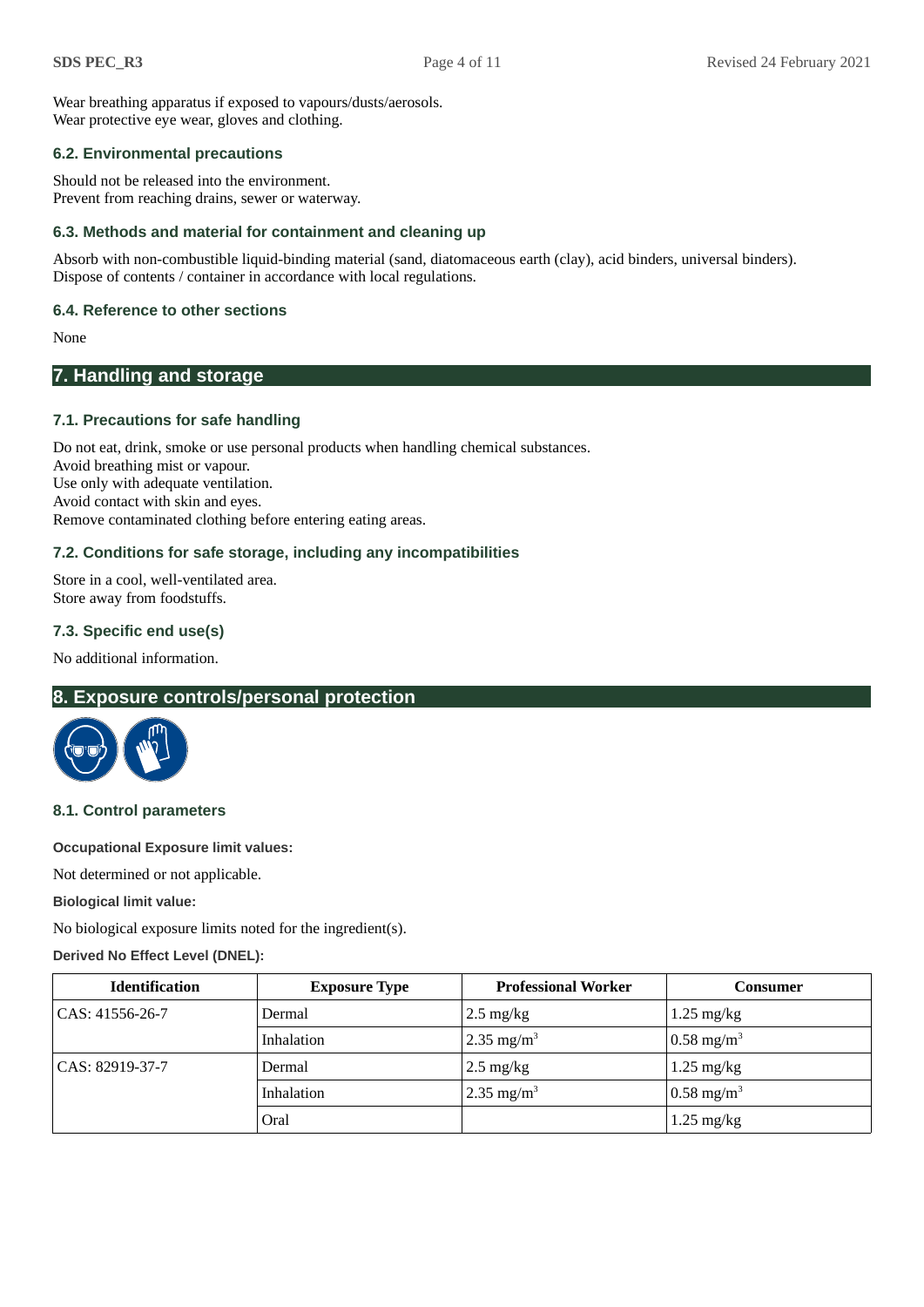## **Predicted No Effect Concentration (PNEC):**

| <b>Identification</b> | <b>Target</b>              | <b>Value</b>   |
|-----------------------|----------------------------|----------------|
| CAS: 41556-26-7       | Fresh water                | $0.0022$ mg/l  |
|                       | Marine water               | $0.00022$ mg/l |
|                       | Fresh water sediments      | $1.05$ mg/kg   |
|                       | Marine water sediments     | $0.11$ mg/kg   |
|                       | Plant wastewater treatment | $1$ mg/l       |
|                       | Soil (agricultural)        | $0.21$ mg/kg   |
|                       | Intermittent / Sporadic    | $0.009$ mg/l   |
| CAS: 82919-37-7       | Fresh water                | $0.0022$ mg/l  |
|                       | Marine water               | $0.00022$ mg/l |
|                       | Fresh water sediments      | $1.05$ mg/kg   |
|                       | Marine water sediments     | $0.11$ mg/kg   |
|                       | Plant wastewater treatment | $1$ mg/l       |
|                       | Soil (agricultural)        | $0.21$ mg/kg   |
|                       | Intermittent / Sporadic    | $0.009$ mg/l   |

## **Information on monitoring procedures:**

Not determined or not applicable.

## **8.2. Exposure controls**

## **Appropriate engineering controls:**

Emergency eye wash fountains and safety showers should be available in the immediate vicinity of use or handling. Provide exhaust ventilation or other engineering controls to keep the airborne concentrations of vapour and mists below the applicable workplace exposure limits (Occupational Exposure Limits-OELs) indicated above.

**Personal protection equipment**

#### *Eye and face protection:*

Safety goggles or glasses, or appropriate eye protection.

#### *Skin and body protection:*

Select glove material impermeable and resistant to the substance. Select glove material based on rates of diffusion and degradation.

#### *Respiratory protection:* When necessary, use NIOSH-approved breathing equipment.

#### **General hygienic measures:**

Wash hands before breaks and at the end of work. Avoid contact with skin, eyes and clothing. Perform routine housekeeping. Wash contaminated clothing before reusing.

#### **Environmental exposure controls:**

Select controls based on a risk assessment of local conditions. See section 6 for information on accidental release measures.

# **9. Physical and chemical properties**

# **9.1. Information on basic physical and chemical properties**

Appearance (physical state, colour) Clear/pale violet liquid  $\Box$  Explosion limit lower No data available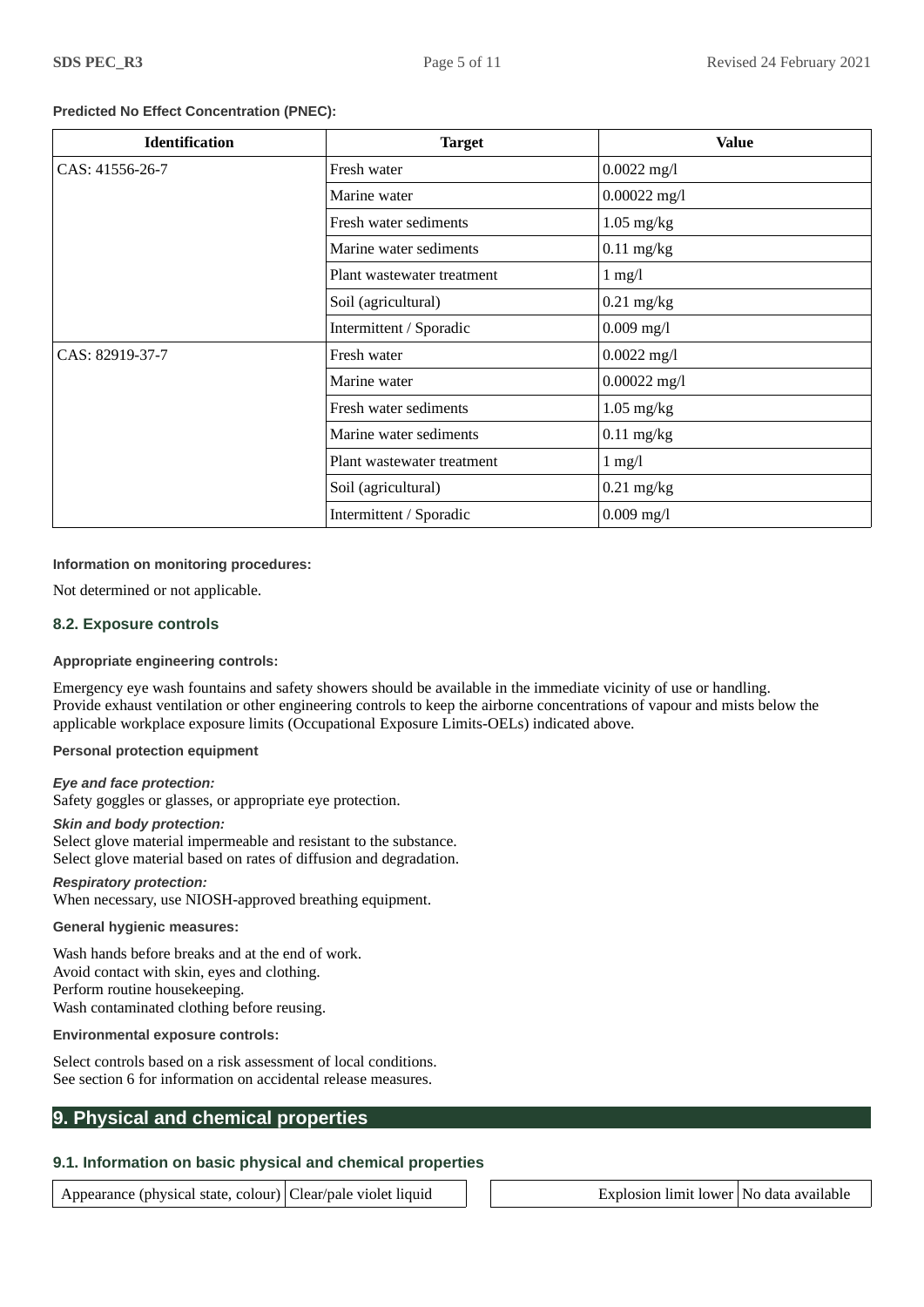|                                                              | Odour Slight                         | Explosion limit upper No data available                     |                                     |
|--------------------------------------------------------------|--------------------------------------|-------------------------------------------------------------|-------------------------------------|
|                                                              | Odour threshold   No data available  |                                                             | Vapour pressure   No data available |
|                                                              | $pH $ No data available              |                                                             | Vapour density No data available    |
| Melting/Freezing point   No data available                   |                                      | Relative density $ 1.12$                                    |                                     |
| Boiling point/range $ 294^{\circ}C(561^{\circ}F) $           |                                      |                                                             | Solubilities   Negligible.          |
| Flash point (closed cup) $ >60^{\circ}C$ ( $>140^{\circ}F$ ) |                                      | Partition coefficient (n-octanol/water)   No data available |                                     |
|                                                              | Evaporation rate   No data available | Auto/Self-ignition temperature 260°C (500°F)                |                                     |
| Flammability (solid, gaseous) No data available              |                                      | Decomposition temperature   No data available               |                                     |
|                                                              | Density   No data available.         | Dynamic viscosity 2-3 Pa·s @ 25 $\textdegree$ C             |                                     |
|                                                              |                                      | $L^2$ in cuesti o cienceito $ N_{\alpha} $ dete ecceileble  |                                     |

| Odour Slight                                                 |                                      | Explosion limit upper   No data available                   |                                     |
|--------------------------------------------------------------|--------------------------------------|-------------------------------------------------------------|-------------------------------------|
|                                                              | Odour threshold   No data available  |                                                             | Vapour pressure   No data available |
|                                                              | $pH $ No data available              |                                                             | Vapour density   No data available  |
| Melting/Freezing point   No data available                   |                                      | Relative density $ 1.12$                                    |                                     |
| Boiling point/range $ 294^{\circ}C(561^{\circ}F) $           |                                      | Solubilities   Negligible.                                  |                                     |
| Flash point (closed cup) $ >60^{\circ}C$ ( $>140^{\circ}F$ ) |                                      | Partition coefficient (n-octanol/water)   No data available |                                     |
|                                                              | Evaporation rate   No data available | Auto/Self-ignition temperature 260°C (500°F)                |                                     |
| mability (solid, gaseous)   No data available                |                                      | Decomposition temperature   No data available               |                                     |
|                                                              | Density   No data available.         | Dynamic viscosity 2-3 Pa·s @ 25 $\textdegree$ C             |                                     |
|                                                              |                                      | Kinematic viscosity   No data available                     |                                     |
|                                                              |                                      |                                                             |                                     |

# **10. Stability and reactivity**

# **10.1. Reactivity**

Does not react under normal conditions of use and storage.

## **10.2. Chemical stability**

Stable under normal conditions of use and storage.

# **10.3. Possibility of hazardous reactions**

None under normal conditions of use and storage.

## **10.4. Conditions to avoid**

None known.

#### **10.5. Incompatible materials**

None known.

## **10.6. Hazardous decomposition products**

None known.

# **11. Toxicological information**

## **11.1. Information on toxicological effects**

## **Acute toxicity**

Assessment: Acute Tox. 4, H312; Acute Tox. 4, H332.

| Product data: |  |
|---------------|--|
|               |  |

| ATEmix (Dermal)     | 12222.2 mg/kg |
|---------------------|---------------|
| ATEmix (Inhalation) | 16.6667 mg/l  |

#### Substance data:

| <b>Identification</b> | Route | Result                      |
|-----------------------|-------|-----------------------------|
| CAS: 68609-97-2       | Oral  | $ LD50 - Rat - 17100 mg/kg$ |
| $  CAS: 41556-26-7$   | Oral  | LD50 – Rat – 2615 mg/kg     |

#### **Skin corrosion/irritation**

Assessment: Skin Irrit. 2, H315. Product data: No data available. Substance data: No data available.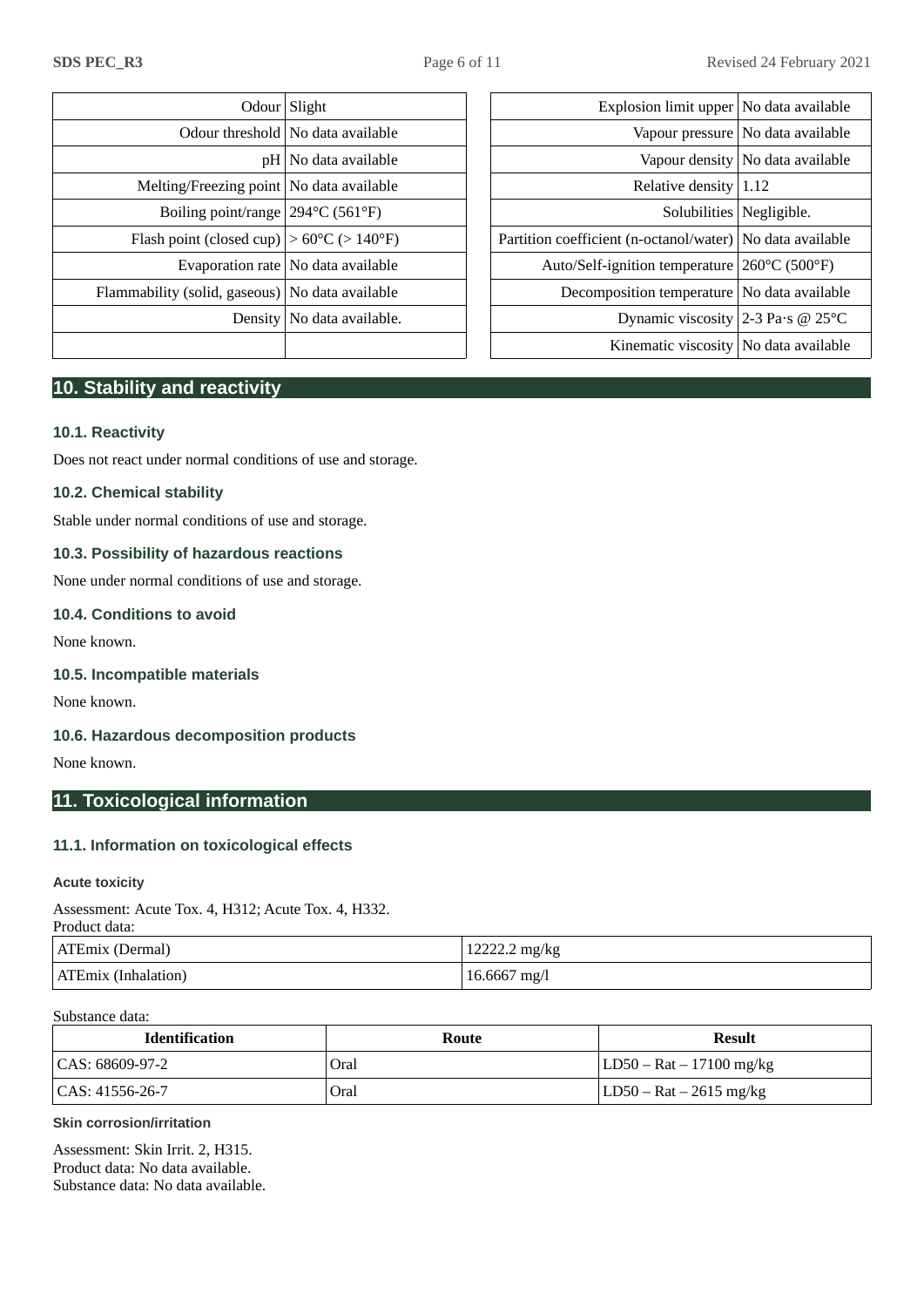#### **Serious eye damage/irritation**

Assessment: Eye Irrit. 2, H319. Product data: No data available. Substance data: No data available.

#### **Respiratory or skin sensitisation**

Assessment: Skin Sens. 1, H317. Product data: No data available. Substance data: No data available.

#### **Carcinogenicity**

Assessment: Based on available data, the classification criteria are not met. Product data: No data available. Substance data: No data available.

#### **Germ cell mutagenicity**

Assessment: Based on available data, the classification criteria are not met. Product data: No data available. Substance data: No data available.

**Reproductive Toxicity**

Assessment: Based on available data, the classification criteria are not met. Product data: No data available. Substance data: No data available.

#### **Specific target organ toxicity (single exposure)**

Assessment: Based on available data, the classification criteria are not met. Product data: No data available. Substance data: No data available.

## **Specific target organ toxicity (repeated exposure)**

Assessment: Based on available data, the classification criteria are not met. Product data: No data available. Substance data: No data available.

**Aspiration toxicity**

Assessment: Based on available data, the classification criteria are not met. Product data: No data available. Substance data: No data available.

## **12. Ecological information**

#### **12.1. Toxicity**

Assessment: Aquatic Chronic 2, H411. Product data: No data available. Substance data:

| <b>Identification</b> | <b>Result</b>                        |
|-----------------------|--------------------------------------|
| CAS: 41556-26-7       | $ LC50 - Fish - 0.97 mg/1 - 96 h$    |
|                       | EC50 – Daphnia – 20 mg/l – 24 h      |
| CAS: 82919-37-7       | $ LC50 - Fish - 0.1 - 1 mg/1 - 96 h$ |
|                       | $\vert$ EC50 – Daphnia – 0.1-1 mg/l  |
|                       | $\vert$ EC50 – Algae – 0.1-1 mg/l    |

# **12.2. Persistence and degradability**

Product data: No data available. Substance data: No data available.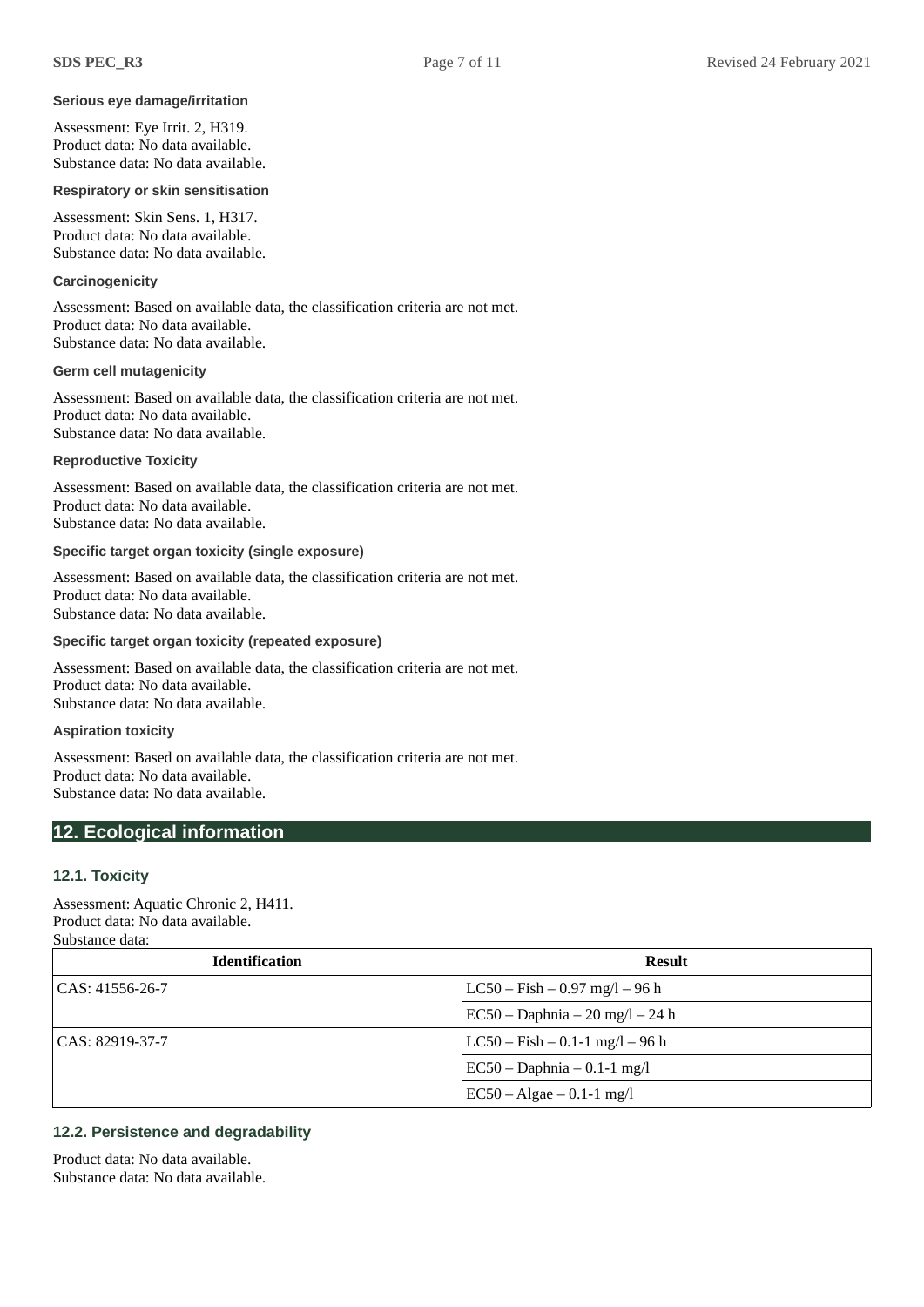## **12.3. Bioaccumulative potential**

Product data: No data available. Substance data: No data available.

## **12.4. Mobility in soil**

Product data: No data available. Substance data: No data available.

# **12.5. Results of PBT and vPvB assessment**

PBT assessment: This product does not contain any substances that are assessed to be a PBT. vPvB assessment: This product does not contain any substances that are assessed to be a vPvB.

## **12.6. Other adverse effects:**

No data available.

# **13. Disposal considerations**

## **13.1. Waste treatment methods**

#### **Relevant information:**

It is the responsibility of the waste generator to properly characterise all waste materials according to applicable regulatory entities. (US 40CFR262.11).

# **14. Transport information**

## **United States Transportation of dangerous goods (49 CFR DOT)**

| 14.1. UN number                     | 3082                                                                                                                                                                                                                                                                                                                       |
|-------------------------------------|----------------------------------------------------------------------------------------------------------------------------------------------------------------------------------------------------------------------------------------------------------------------------------------------------------------------------|
| 14.2. UN proper shipping name       | Environmentally Hazardous Substance, Liquid, (Reaction product: bisphenol-A-<br>(epichlorhydrin) epoxy resin)                                                                                                                                                                                                              |
| 14.3. UN transport hazard class(es) | 9                                                                                                                                                                                                                                                                                                                          |
| 14.4. Packing group                 | Ш                                                                                                                                                                                                                                                                                                                          |
| 14.5. Environmental hazards         | Marine Pollutant                                                                                                                                                                                                                                                                                                           |
| 14.6. Special precautions for user  | The DOT regulations above apply to Non-Bulk shipments only. Product is not<br>regulated for air, rail and motor vehicle packages less than 119 gal (450 L). Product is<br>regulated by vessel. 49 CFR / Highway, Rail & US Air Transport: Not Regulated per<br>49 CFR Regulation 171.4 Paragraph C and 172.101 Appendix B. |

## **International Carriage of Dangerous Goods by Road/Rail (ADR/RID)**

| 14.1. | UN number                           | 3082                                                                                                          |
|-------|-------------------------------------|---------------------------------------------------------------------------------------------------------------|
|       | 14.2. UN proper shipping name       | Environmentally Hazardous Substance, Liquid, (Reaction product: bisphenol-A-<br>(epichlorhydrin) epoxy resin) |
|       | 14.3. UN transport hazard class(es) | 9                                                                                                             |
|       | 14.4. Packing group                 | Ш                                                                                                             |
|       | 14.5. Environmental hazards         | Marine Pollutant                                                                                              |
|       | 14.6. Special precautions for user  | None                                                                                                          |
|       | Classification code                 | 90                                                                                                            |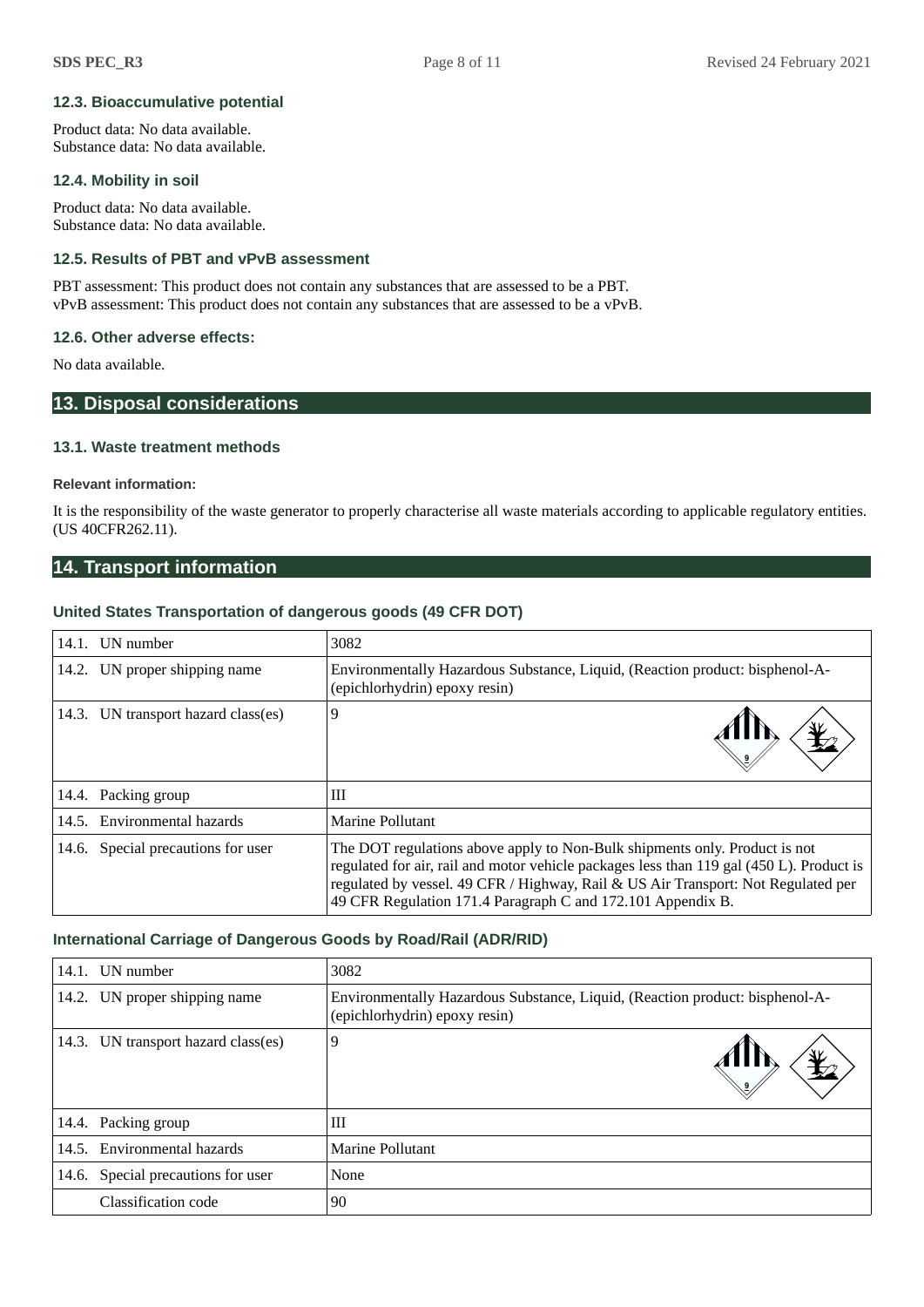| Transport category         |                                |
|----------------------------|--------------------------------|
| Tunnel restriction code    |                                |
| <b>Excepted quantities</b> | 30mL inner pckg; 1L outer pckg |
| Limited quantity           | 5L                             |

# **International Carriage of Dangerous Goods by Inland Waterways (ADN)**

|       | 14.1. UN number                     | 3082                                                                                                          |  |
|-------|-------------------------------------|---------------------------------------------------------------------------------------------------------------|--|
|       | 14.2. UN proper shipping name       | Environmentally Hazardous Substance, Liquid, (Reaction product: bisphenol-A-<br>(epichlorhydrin) epoxy resin) |  |
|       | 14.3. UN transport hazard class(es) | 9                                                                                                             |  |
|       | 14.4. Packing group                 | Ш                                                                                                             |  |
|       | 14.5. Environmental hazards         | Marine Pollutant                                                                                              |  |
| 14.6. | Special precautions for user        | None                                                                                                          |  |
|       | <b>Excepted quantities</b>          | 30mL inner pckg; 1L outer pckg                                                                                |  |
|       | Limited quantity                    | 5L                                                                                                            |  |

# **International Maritime Dangerous Goods (IMDG)**

| 14.1. | UN number                           | 3082                                                                                                          |  |
|-------|-------------------------------------|---------------------------------------------------------------------------------------------------------------|--|
|       | 14.2. UN proper shipping name       | Environmentally Hazardous Substance, Liquid, (Reaction product: bisphenol-A-<br>(epichlorhydrin) epoxy resin) |  |
|       | 14.3. UN transport hazard class(es) | 9                                                                                                             |  |
|       | 14.4. Packing group                 | Ш                                                                                                             |  |
|       | 14.5. Environmental hazards         | Marine Pollutant                                                                                              |  |
|       | 14.6. Special precautions for user  | None                                                                                                          |  |
|       | EmS number                          | $F-A, S-F$                                                                                                    |  |
|       | <b>Excepted quantities</b>          | 30mL inner pckg; 1L outer pckg                                                                                |  |
|       | Limited quantity                    | 5L                                                                                                            |  |

# **International Air Transport Association Dangerous Goods Regulations (IATA-DGR)**

|       | 14.1. UN number                     | 3082                                                                                                          |  |
|-------|-------------------------------------|---------------------------------------------------------------------------------------------------------------|--|
|       | 14.2. UN proper shipping name       | Environmentally Hazardous Substance, Liquid, (Reaction product: bisphenol-A-<br>(epichlorhydrin) epoxy resin) |  |
|       | 14.3. UN transport hazard class(es) | 9                                                                                                             |  |
|       | 14.4. Packing group                 | Ш                                                                                                             |  |
| 14.5. | Environmental hazards               | Marine Pollutant                                                                                              |  |
| 14.6. | Special precautions for user        | None                                                                                                          |  |
|       | <b>Excepted quantities</b>          | 30mL inner pckg; 1L outer pckg                                                                                |  |
|       | Limited quantity                    | $30 \text{ kg}$ G                                                                                             |  |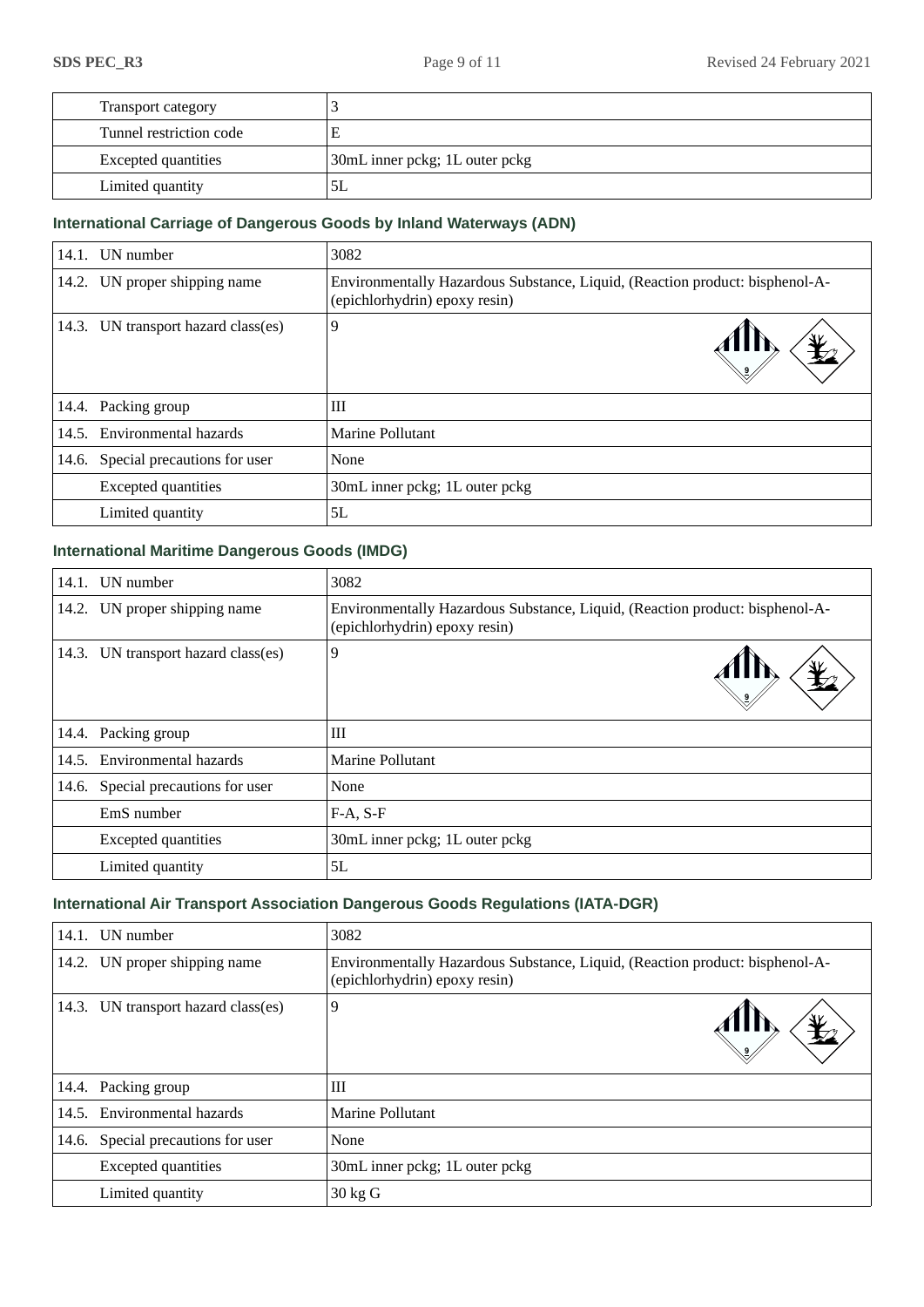# **14.7. Transport in bulk according to Annex II of MARPOL73/78 and the IBC Code**

| <b>Bulk Name</b>   | None |
|--------------------|------|
| Ship type          | None |
| Pollution category | None |

# **15. Regulatory information**

# **15.1. Safety, health and environmental regulations/legislation specific for the substance or mixture**

## **European regulations**

Dir. 98/24/EC (Risks related to chemical agents at work) Dir. 2000/39/EC (Occupational exposure limit values) Regulation (EC) n. 1907/2006 (REACH) Regulation (EC) n. 1272/2008 (CLP) Regulation (EC) n. 790/2009 (ATP 1 CLP) and (EU) n. 758/2013 Regulation (EU) n. 2015/830 Regulation (EU) n. 286/2011 (ATP 2 CLP) Regulation (EU) n. 618/2012 (ATP 3 CLP) Regulation (EU) n. 487/2013 (ATP 4 CLP) Regulation (EU) n. 944/2013 (ATP 5 CLP) Regulation (EU) n. 605/2014 (ATP 6 CLP) Regulation (EU) n. 2015/1221 (ATP 7 CLP) Regulation (EU) n. 2016/918 (ATP 8 CLP) Regulation (EU) n. 2016/1179 (ATP 9 CLP) Regulation (EU) n. 2017/776 (ATP 10 CLP)

*Restrictions according to Annex XVII Regulation (EC) 1907/2006 (REACH) and subsequent modifications:* Restrictions related to the product: Restriction 3

*Where applicable, refer to the following regulatory provisions:* Directive 2012/18/EU (Seveso III) Regulation (EC) nr 648/2004 (detergents). Dir. 2004/42/EC (VOC directive)

*Provisions related to directive EU 2012/18 (Seveso III):* Seveso III category according to Annex 1, part 1 Product belongs to category: E2

## **15.2. Chemical Safety Assessment**

No Chemical Safety Assessment has been carried out for this substance/mixture by the supplier.

# **16. Other information**

Indication of changes: Not applicable. Abbreviations and Acronyms: None

#### **Summary of classification and hazard statements in section 3:**

|                                                               | <b>Classification</b>                   | <b>Hazard Statement</b>                              |
|---------------------------------------------------------------|-----------------------------------------|------------------------------------------------------|
| Dermal Acute Tox. 4; H312                                     | Acute toxicity (dermal), category 4     | Harmful in contact with skin                         |
| Skin Irrit. 2; H315                                           | Skin irritation, category 2             | Causes skin irritation                               |
| <b>Skin Sens. 1: H317</b>                                     | Skin sensitisation, category 1          | May cause an allergic skin reaction                  |
| Eye Irrit. 2; H319                                            | Eye irritation, category 2A             | Causes serious eye irritation                        |
| Inhal. Acute Tox. 4; H332                                     | Acute toxicity (inhalation), category 4 | Harmful if inhaled                                   |
| Aquatic Acute 1; H400                                         | Acute aquatic hazard, category 1        | Very toxic to aquatic life                           |
| Aquatic Chronic 1; H410                                       | Chronic aquatic hazard, category 1      | Very toxic to aquatic life with long lasting effects |
| Aquatic Chronic 2; H411<br>Chronic aquatic hazard, category 2 |                                         | Toxic to aquatic life with long lasting effects      |